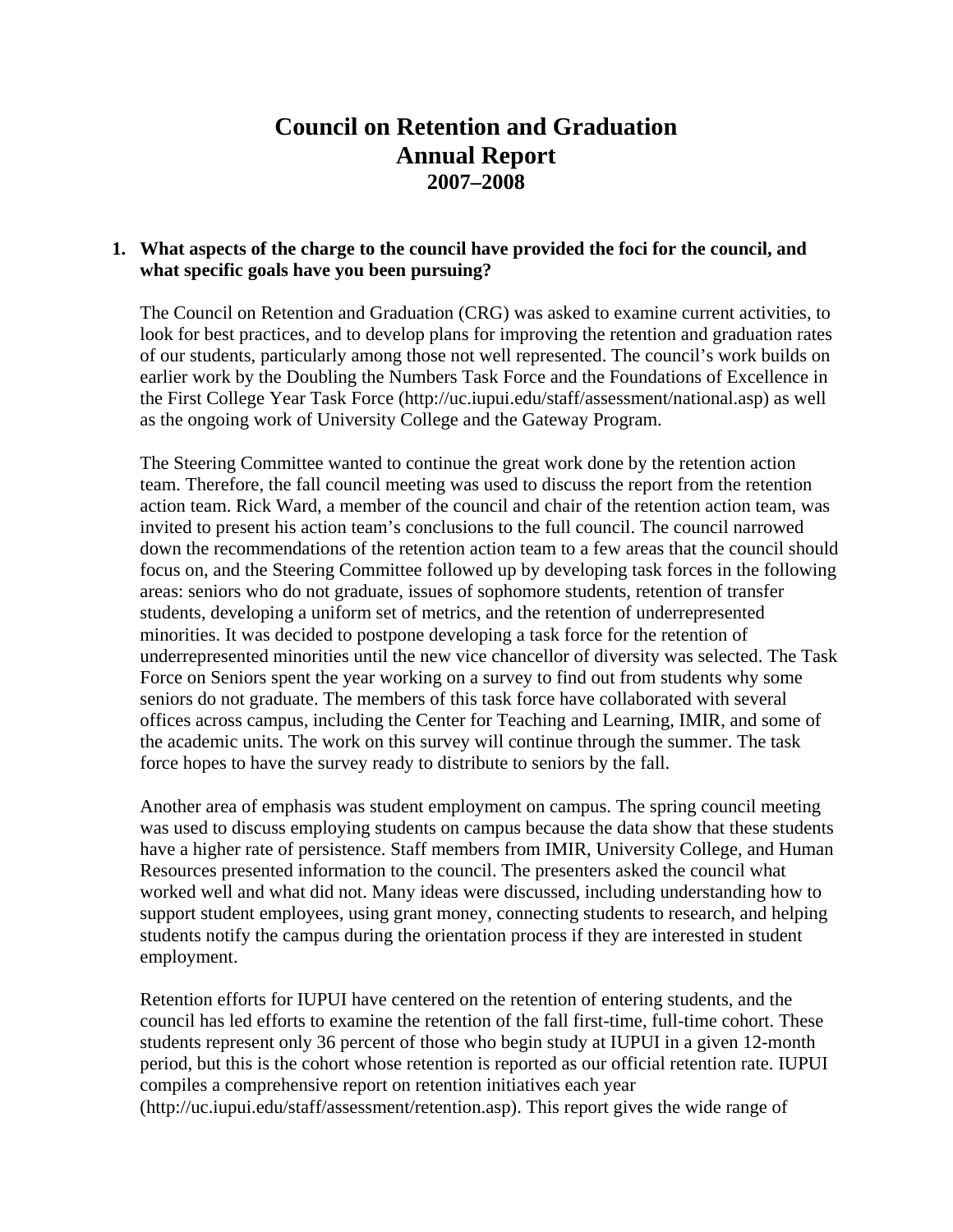programs in academic and administrative units to enhance student retention. Council efforts have highlighted the curricular efforts (learning communities, first-year seminars, bridge programs, etc.) that have resulted in enhanced retention. The council has responsibility for commissioning and reviewing program evaluations that continue to affirm the effectiveness of the programs.

Appendix A is a listing, with actions taken, of specific objectives for 2007–2008.

## **2. How have you approached each of these goals (what activities have you pursued related to each goal)?**

The fall and spring council meetings were devoted to these goals. The fall meeting was focused on the work of the retention action team; the spring meeting was focused on getting more students employed on campus. In addition, the Steering Committee has developed four task forces: Task Force on Sophomores, Task Force on Seniors, Task Force on Transfer Students, and the Task Force on Metrics. The task forces are in various stages of development. Each task force has a chair and will be continuing work started this spring.

The goals have included highlighting data on student success, including new measures (e.g., especially with the cohort of fall, first-time, full-time students), a comprehensive review of all campus programming with wide distribution of best practices, inviting faculty and other council members to hear special guests, and collaborative programming with the other councils.

## **3. What evidence have you collected and considered for each of the goals, and what variables are you tracking to assess progress?**

The work cited above has been considered for each of the goals. The variables include primarily the one-year retention rate and six-year graduation rate, but the council has broadened the variables to the success of students beyond the first year and to the mediated variables (i.e., participation in learning communities as a function of admission status) ultimately associated with increasing the retention and graduation rates.

This year the CRG's Task Force on Seniors has been working on a survey to find out why some seniors do not graduate. The members of this task force have worked hard to collect ideas from the CRG Steering Committee and have collaborated with several offices across campus, including the Center for Teaching and Learning, IMIR, and some of the academic units. With the work on the survey continuing through the summer, the task force hopes to have the survey ready to distribute to seniors by the fall. This data will be very helpful in making improvements to programs and services available to senior students, which should ultimately increase the graduation of these students.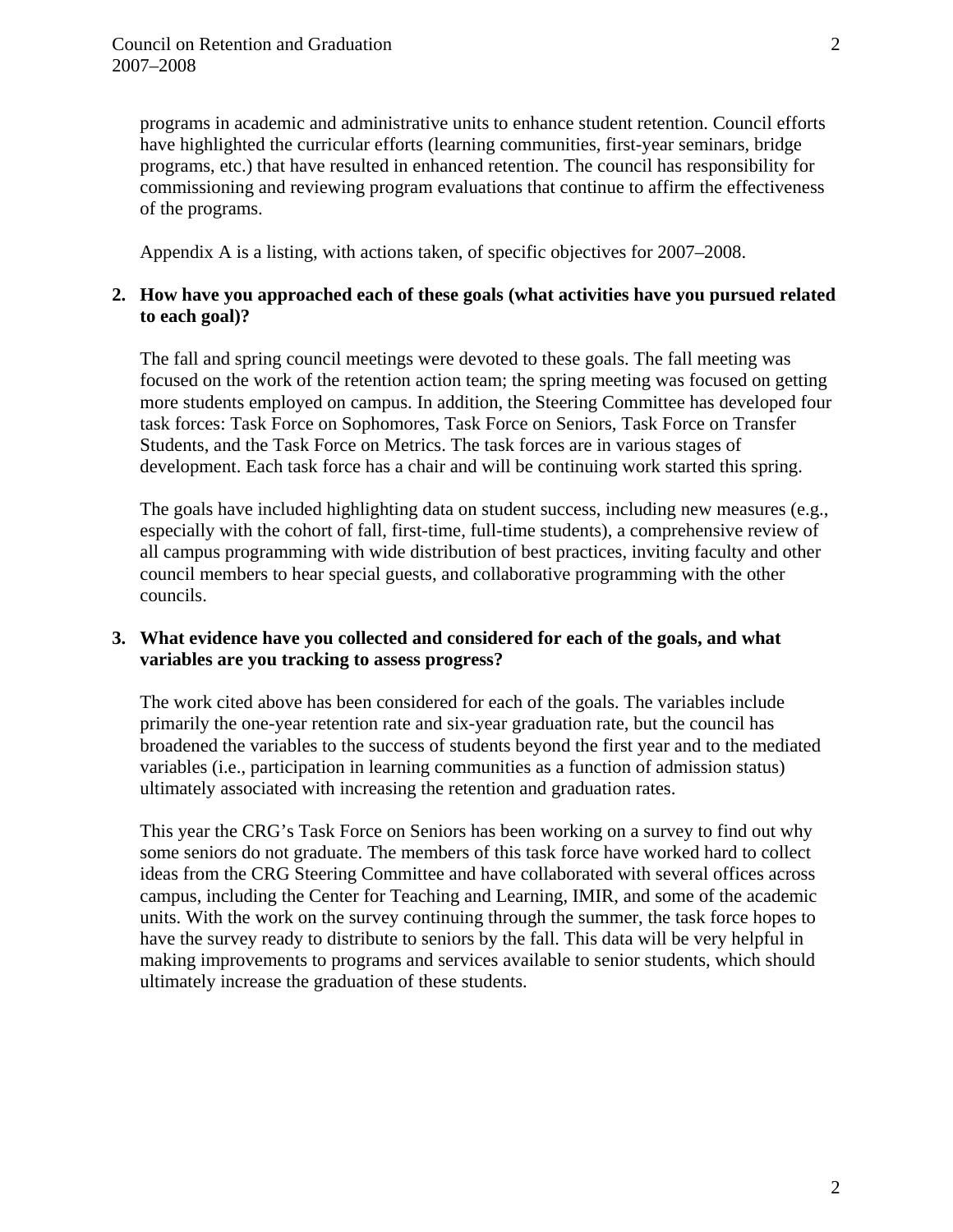## **4. What have you learned in connection with each goal, and what actions are being taken to address your findings?**

We have learned that addressing only the retention of entering students will not "solve" our low graduation rate. We are losing many students in each year of their enrollment, including the senior year. Among the issues identified are students seeking particular degrees (e.g., nursing) and leaving IUPUI when not successful in entering the desired programs. The Task Force on Seniors is developing a survey to find out why seniors are not graduating. Kathy Johnson and Marianne Wokeck, co-chairs of the task force, are continuing their work on this survey during the summer. Frank Ross, chair of the Task Force on Sophomores, is conducting research on the issues of second-year students. Gary Pike, chair of the newly formed Task Force on Metrics, is continuing his work through the summer. Cathy Buyarski, chair of the Task Force on Transfer Students, attended a national conference on the issues of transfer students. When she reported back to the Steering Committee, we discovered there is much we do not understand about this issue. She has been talking to many people on campus about this issue and has had several volunteers to serve on this task force.

## **5. With what other groups or individuals has the council engaged to pursue our goals and objectives? Are there any other groups or individuals you hope to engage in the coming months?**

The council works closely with the other councils on campus and with the Gateway Program. The Gateway Program originated in the planning of a group of faculty, staff, and students. This summer the program moves under the University College administration. This will provide an opportunity for the Gateway Program to work closely with other first-year programs and resources, such as first-year seminars, themed learning communities, and the Bepko Resource Center. This collaboration will promote enhanced communication across the curriculum, disseminating information on best practices, and promoting existing resources.

The Council on Retention and Graduation is the context for considering new programs, particularly those developed across units, such as the new Mathematics Bridge Program, the Mini-Bridge Program launched in 2006, and the expanded Summer Academy Bridge Program in 2007. The Steering Committee has offered suggestions to University College for making changes to the Summer Academy Bridge Program in the future.

The task forces developed this year are chaired by members of the Steering Committee. The chairs are seeking people to serve on the task forces from across campus. The council's primary activity this summer will be continuing the work of the task forces and moving forward with initiatives in the campus academic plan. The council seeks to better understand factors associated with retention as it works with the schools in enhancing student academic achievement and persistence.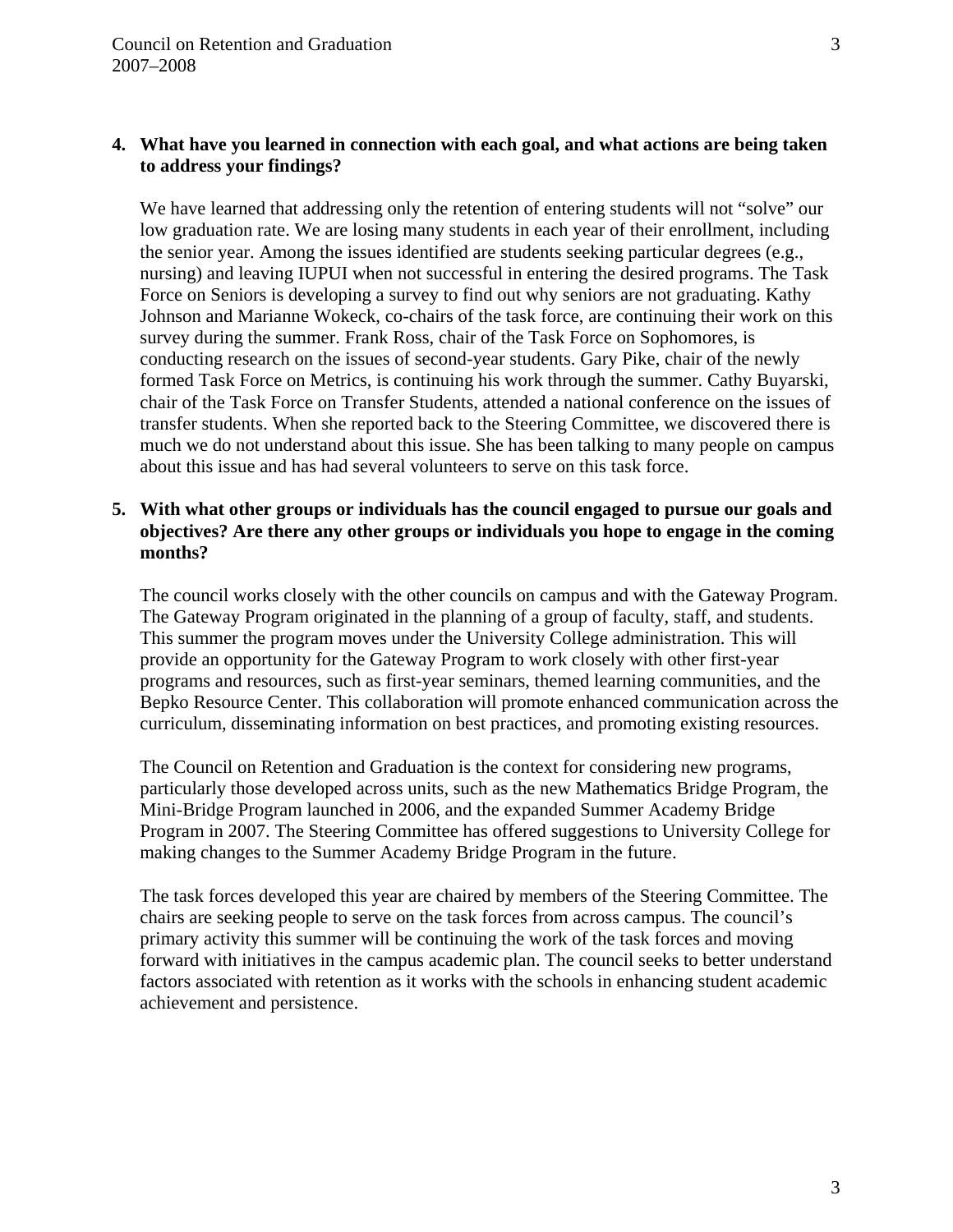## **Appendix A**

# **TOP TEN FOR RETENTION AT IUPUI**

1. Increase scholarship support coupled with academic support for low-income and firstgeneration students, targeting the Twenty-first Century Scholars. National data confirm the very strong association between family income and earning a bachelor's degree. IUPUI can build on the success of Indiana's Twenty-first Century Scholars program by increasing both financial support and academic support for students enrolled at IUPUI.

## ACTION:

- a. To address the lack of need-based scholarships at IUPUI, the Office of Student Scholarships offers an incentive scholarship for entering students who have received an admission-based (merit) scholarship and who have an expected family contribution of less than \$5,000. The incentive scholarship will match the amount of the admission-based scholarship. The federal Academic Competitiveness Grants for Pell recipients will provide additional funding for low-income students during the first two years of study.
- b. In addition to increased funding, increases in academic support is essential. The Office of Student Scholarships, in collaboration with University College, has expanded the Summer Academy Bridge Program with a focus on Twenty-first Century Scholars and First-Generation Scholars. Twenty-first Century Scholars are strongly encouraged to participate. In some cases, additional financial incentives may be available for the Twenty-first Century Scholars who participate, depending on their financial need. All First-Generation Scholars are required to participate as a condition of their scholarships.
- 2. Coordinate communications for prospective and entering students. Present efforts are disjointed and uncoordinated. There is, for example, no letter from the chancellor. A systematic program of communication (printed materials, e-mails, letters, postcards, handwritten notes from students, phone calls) should be implemented.

#### ACTION:

A subcommittee on marketing from the Enrollment Management Committee has been working on this initiative. A communications calendar has been developed and is available at http://registrar.iupui.edu/emc.

3. Commission qualitative and quantitative research on students who have left and those who have stayed to better understand the factors impacting student success (and then address the factors working against success that are under our control).

## ACTION:

Last year, Derek Price, of DVP-PRAXIS LTD, conducted a study to more accurately identify the characteristics of students who initially enroll full-time at IUPUI but do not continue to enroll into the second and third academic years. For the first time, IUPUI has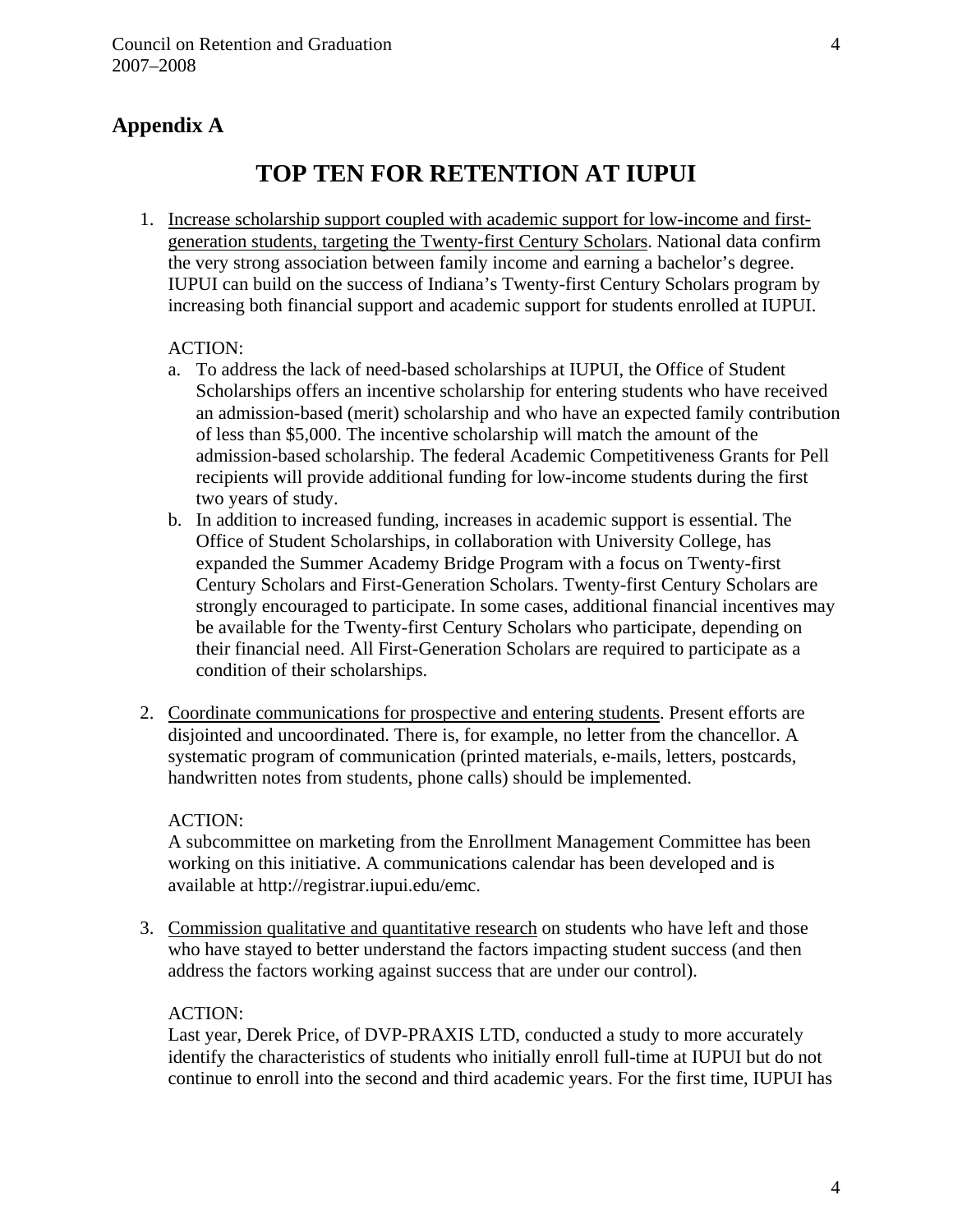longitudinal analyses of student retention that includes student preparation, participation in initiatives to support retention, and student finances analyzed over time.

4. Implement a scorecard for all schools on implementation of powerful pedagogies and programming associated with retention (scholarships, scholarships coupled with academic support, honors, service learning, learning communities and first year seminars, study abroad, undergraduate research, etc.)

## ACTION:

Priority for 2008–2009. The CRG Steering Committee's Task Force on Metrics is working to develop a standard set of metrics for the campus. This work will be a foundation for implementing a scorecard.

5. Support faculty development to enhance diversity in the curriculum. Involvement with diversity increases engagement in learning. IUPUI's students are diverse. We need to increase our attention to diversity in the curriculum.

## ACTION:

As part of a grant from the Lumina Foundation, the Center for Teaching and Learning (CTL) staff developed the Diversity and Learning Web site

(http://ctl.iupui.edu/diversity). The Web site was designed to be a one-stop, user-friendly, comprehensive, online resource for faculty interested in issues of multicultural education. The Web site consists of five resource areas: (1) resource guide, (2) teaching techniques, (3) multicultural teaching and learning, (4) IUPUI resources, and (5) faculty essays. In addition, the CTL partnered with Adaptive Educational Services and Counseling and Psychological Services to host the Multicultural Teaching and Learning Institute in October 2007.

6. Implement an enhanced program of involvement and support for parents and family members, particularly important for our low-income and first-generation students.

## ACTION:

University College has a newsletter targeting parents of entering students and a fall program for parents and family members.

7. Develop models on campus and with community partners where work can be an asset rather than a deficit in students' educational experiences, not only through internships but also through curricular involvement and through engaging employers as partners in supporting student success.

## ACTION:

The spring council meeting was used to discuss employing students on campus. Staff members from IMIR, University College, and Human Resources presented information to the council. In addition, a pilot program was launched under the direction of Cathy Buyarski. The Skills Bridge Program was piloted over the summer. They hope to roll out the program in the summer or fall. The program trains supervisors to look at the PULs to